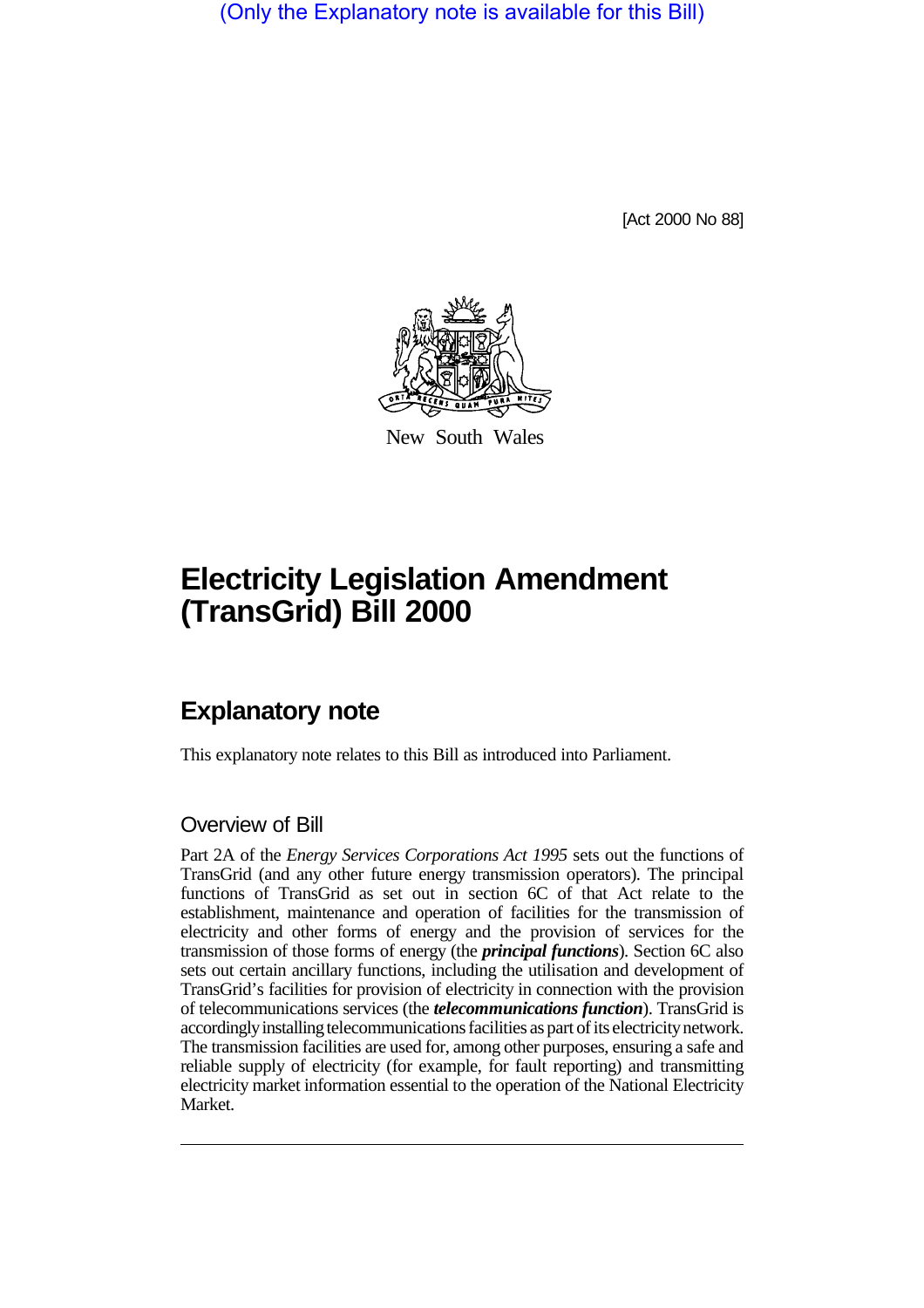Electricity Legislation Amendment (TransGrid) Bill 2000 [Act 2000 No 88]

Explanatory note

The object of this Bill is to put beyond doubt both the past and future arrangements supporting TransGrid's exercise of the telecommunications function by amending the *Energy Services Corporations Act 1995*:

- (a) to ensure that any power or right conferred on TransGrid by certain statutory or other easements and vested in it for its principal functions extends to its telecommunications function, and
- (b) to make it clear that the powers conferred on TransGrid under Divisions 2 and 3 of Part 5 of the *Electricity Supply Act 1995* (for example, the powers to erect electricity works and to enter land) relating to the exercise of its principal function may also be exercised for the purposes of the telecommunications function, and
- (c) to specify some of the actions that TransGrid may take in exercising the telecommunications function, and
- (d) to validate past actions of TransGrid that could validly have been taken if the proposed amendments had been in force when they were taken.

The Bill also amends section 44 of the *Electricity Supply Act 1995* to ensure that TransGrid cannot acquire land compulsorily solely for the purposes of exercising its telecommunications function and makes amendments to both that Act and the *Energy Services Corporations Act 1995* to provide for the making of savings and transitional regulations.

#### Outline of provisions

**Clause 1** sets out the name (also called the short title) of the proposed Act.

**Clause 2** provides for the commencement of the proposed Act on a day or days to be appointed by proclamation.

**Clause 3** is a formal provision giving effect to the amendments to the *Energy Services Corporations Act 1995* set out in Schedule 1.

**Clause 4** is a formal provision giving effect to the amendments to the *Electricity Supply Act 1995* set out in Schedule 2.